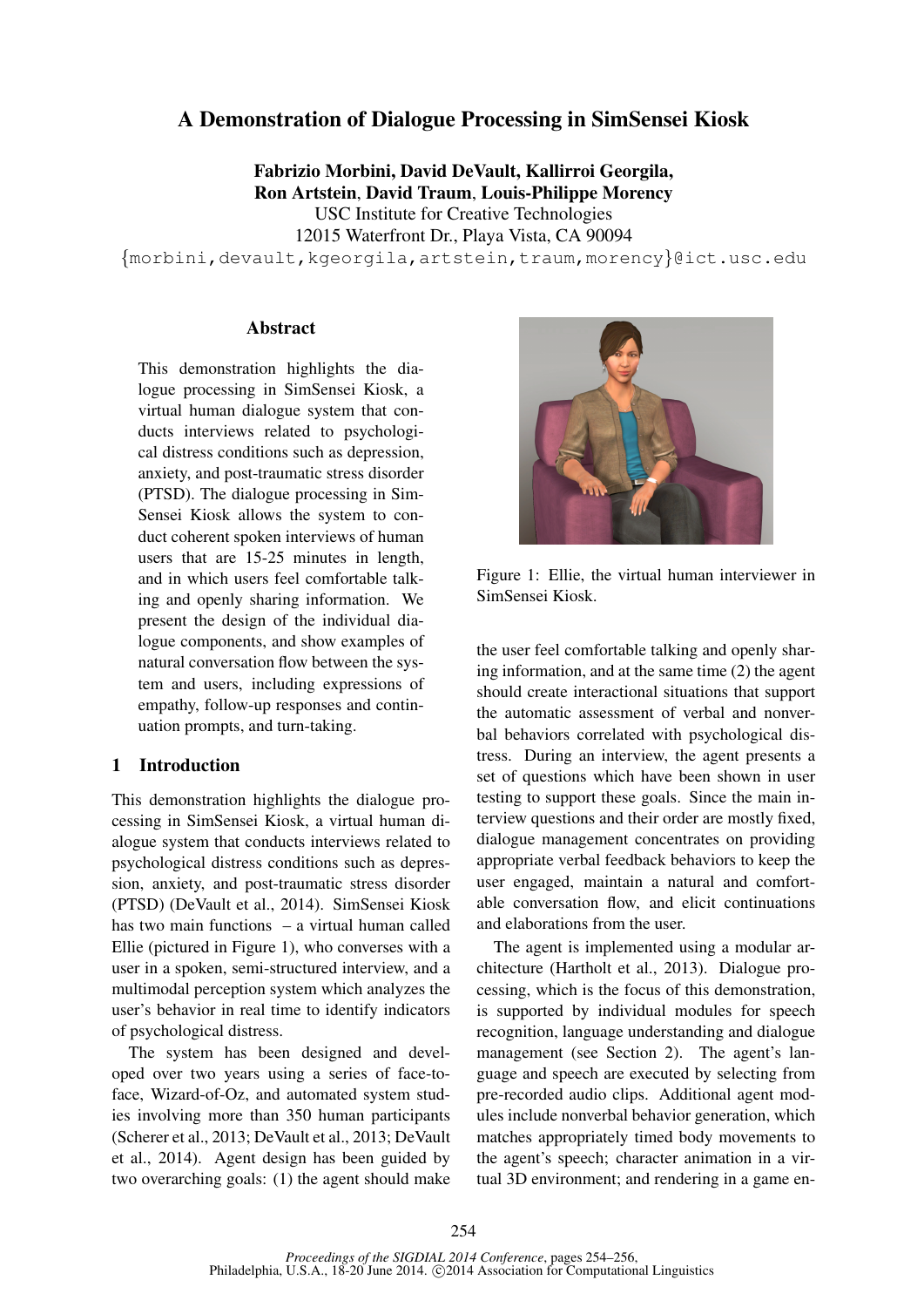gine. The perception system analyzes audio and video in real time to identify features such as head position, gaze direction, smile intensity, and voice quality. DeVault et al. (2014) provides details on all the agent's modules.

## 2 Overview of Dialogue Processing

#### 2.1 ASR and NLU components

Unlike many task-oriented dialogue domains, interview dialogues between SimSensei Kiosk and participants are naturally open-ended. People tend to respond to interview stimuli such as *"what's one of your most memorable experiences?"* with idiosyncratic stories and events from their lives. The variability in the vocabulary and content of participants' answers to such questions is so large that it makes the ASR task very challenging. Furthermore, continuous ASR is employed to ensure that participants feel comfortable interacting with the system without being distracted by having to use a push-to-talk microphone. The use of continuous ASR necessitates the development of specific policies for turn-taking (see Section 2.2). In this demonstration, voice activity detection and speech recognition are performed using Pocket-Sphinx (Huggins-Daines et al., 2006).

Because of the open-ended participants' responses, for NLU, we cannot simply construct a small semantic ontology and expect to cover the majority of meanings that will be expressed by users. Thus, this is an application in which the dialogue policy needs to be able to create a sense of engagement, continuation, and empathy despite relatively shallow and limited understanding of user speech. SimSensei Kiosk currently uses 4 statistically trained utterance classifiers to capture different aspects of user utterance meaning.

The first NLU classifier identifies generic dialogue act types, including statements, yes-no questions, wh-questions, yes and no answers, and several others. This classifier is trained using the Switchboard DAMSL corpus (Jurafsky et al., 1997) using a maximum entropy model.

The second NLU classifier assigns positive, negative, or neutral valence to utterances, in order to guide Ellie's expression of empathy. We use SentiWordNet 3.0 (Baccianella et al., 2010), a lexical sentiment dictionary, to assign valence to individual words spoken by users (as recognized by the ASR); the valence assigned to an utterance is based primarily on the mean valence scores of

|              | <b>Opening Rapport Building Phase</b>                                                                                                                                                            |
|--------------|--------------------------------------------------------------------------------------------------------------------------------------------------------------------------------------------------|
| <b>Ellie</b> | What are some things you really like about LA?<br>(top level question)                                                                                                                           |
| <b>User</b>  | I love the weather, I love the palm trees, I love the<br>beaches, there's a lot to do here.                                                                                                      |
|              | <b>Diagnostic Phase</b>                                                                                                                                                                          |
| <b>Ellie</b> | Have you noticed any changes in your behavior or<br><i>thoughts lately?</i> (top level question)                                                                                                 |
| User         | Yes.                                                                                                                                                                                             |
| <b>Ellie</b> | Can you tell me about that? (continuation prompt)                                                                                                                                                |
| <b>User</b>  | I'm having a lot more nightmares now uh can't<br>sleep have haven't really been eating uh trying to<br>eat I have to force down food um just feeling<br>like an emotional wreck.                 |
| Ellie        | I'm sorry to hear that. (empathy response)                                                                                                                                                       |
| Ellie        | What are you like when you don't sleep well?<br>(follow-up question)                                                                                                                             |
| <b>User</b>  | Irritable, emotional, it just adds to my overall<br>stress um [long pause]                                                                                                                       |
| <b>Ellie</b> | <i>What</i> (Ellie speaks after the participant's long<br>pause)                                                                                                                                 |
| <b>User</b>  | Can't concentrate uh I uh (the participant starts<br>speaking while Ellie is speaking)                                                                                                           |
| Ellie        | I'm sorry please continue. (Ellie realizes that she<br>has interrupted the participant and apologizes)                                                                                           |
|              | <b>Positive Closing Phase</b>                                                                                                                                                                    |
| <b>Ellie</b> | How would your best friend describe you? (top<br>level question)                                                                                                                                 |
| <b>User</b>  | As caring, as fun because most of the time when<br>I'm around my best friends I'm happy and I'm fun<br>loving. I joke around with them a lot and $u$ h I do<br>better when I'm around my friends |

Figure 2: Examples of Ellie's interview phases.

the individual words in the utterance.

The third NLU classifier supports domainspecific small talk by recognizing a handful of specific anticipated responses to Ellie's rapportbuilding questions. For example, when Ellie asks users where they are from, this classifier detects the names of commonly mentioned cities and regions using keyphrase spotting.

The fourth NLU classifier identifies domainspecific dialogue acts, and supports Ellie's followup responses to specific questions, such as *"how close are you to your family?"*. This maximum entropy classifier is trained using face-to-face and Wizard-of-Oz data to detect specific responses such as assertions of closeness.

#### 2.2 Dialogue Management

Ellie currently uses about 100 fixed utterances in total in the automated system. She employs 60 top level interview questions (e.g., *"do you travel a*